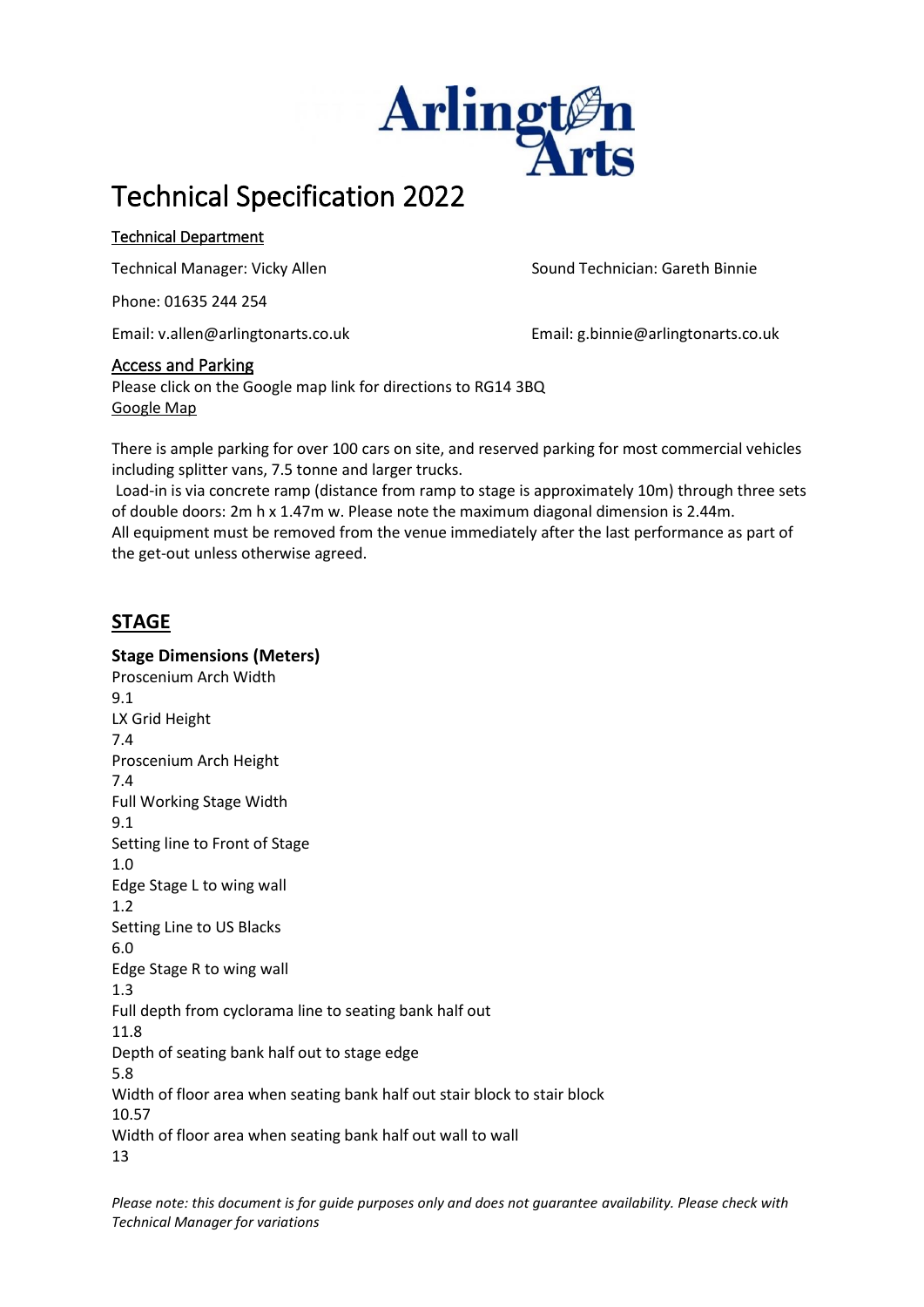End on stage with a soft Blue Proscenium. Maximum performance space is 10m wide x 6m deep. Stage surface is flat floor, not raised and with no rake. Stage is a sprung wooden floor painted matt black. Screws, nails, staples, and other fixings are not permitted. All Fire doors in the auditorium are not to be locked or blocked during rehearsals and performances.

#### Stage Management

The venue does not have a permanent Prompt Corner. There are coms points either side of stage (Upstage and Downstage), Followspot and control positions. There is a FOH tab pulley system located DSL.

#### Tracks and Cloths

The stage is black box style with soft black masking on both sides of the stage and upstage along the back wall. Along with soft masking there are four 1.5m wide x 6m tall tormentors that are used to mask entrances and exits. There are a full set of blue house tabs, manually operated from stage left. There is a full width white cyclorama hung upstage behind the black masking.

#### Flying

Please note that our Lighting grid is a fixed bar system and cannot be flown. All rigging and focusing is via the in-house Scissor Lift. We have 4 Lighting bars over stage, 2 wing side bars (4 metres in length, max SWL 50kg each), 1 advance bar and 1 bridge bar both positioned in front of the stage, along with two small perch bars Auditorium right & left.

There is no Fly tower above our fixed Lighting rig.

There are 4 x 250kg Liftket Chain hoists, along with 3 x 4m lengths of Prolyte Truss. This can be configured to fly lightweight scenery, cloths, and lanterns (Subject to prior agreement & SWL). This is permanently hung just in behind the fourth Lighting bar.

#### Hardware

1 x swipe track (10m) 3 x 4m Prolyte Truss 4 x 250kg Liftket Electric Chain Hoists 6 x Doughty Tank Traps 1 x 5m Scaff 2 x 4m Scaff 4 x 3m Scaff 4 x 2m Scaff 4 x 1m Scaff 4 x fixed right angle scaffold clamps 6 x 12.5kg Stage Weights 18 x Doughty Steel Boom Arms 10 x Stage Brace 1.7m – 3m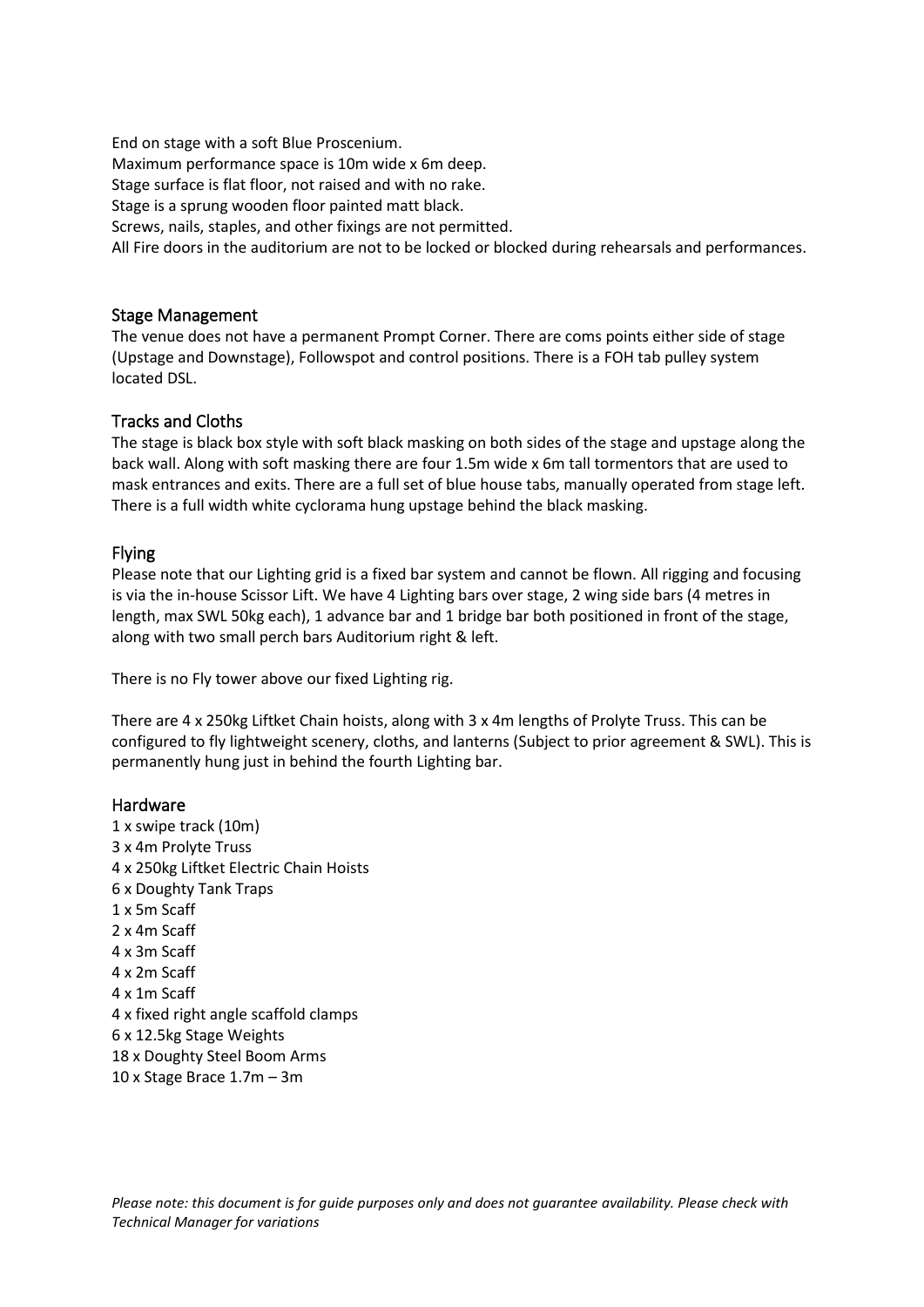#### Staging/Floors

10 x Aluminium LiteDeck (8ft x 4ft) 2 x Aluminium LiteDeck (4ft x 4ft) 4 x Steel Deck (8ft x 4ft) 48 x 2ft legs 32 x 1ft legs 3 x rolls of Harlequin black/grey reversible dance floor (3 of 10m x 2m) **Please note that No Outdoor Footwear is allowed on the Harlequin dance floor.**

#### **Lighting**

#### Lighting Control

ETC ION with 2 x 20 Fader wing with 1 flat screen monitor and 1 touch screen monitor (both wall mounted)

ETC Nomad Gadget 2 with 1 x programme wing, ASUS Laptop or iMac with latest software iPhone SE remote with hard case

#### Dimmers

96 channels of hardwired Zero 88 Chilli Pro 24 dimming (maximum 10a per circuit)

#### Power

Throughout the stage is 13amp power accessible from all areas of stage. There is a 32A three phase power supply located DSL. (**32A three phase is fed into a power distro permanently racked DSL)**

#### **Please note that venues lighting is all on Universe 1**

#### **Lantern Stock**

#### Fresnels

16 x Selecon Rama 150mm Fresnels (1.2k & with barndoors) 6 x Strand Quartet Fresnels (650W & with barndoors)

#### Profiles

18 x Selecon Pacific 14° - 35° Zoomspot (1k's) – 8 rigged on FOH bridge 8 x Selecon Acclaim Axial Zoomspot 18°-34° (600w)

#### Floods

7 x Selecon LUI Cyc Floods (1kw) (with barndoors)

#### PAR

30 x Parcan 64 (1k CP62) other lamps are available upon request 11 x Parcan 56 (300w MFL) other lamps are available upon request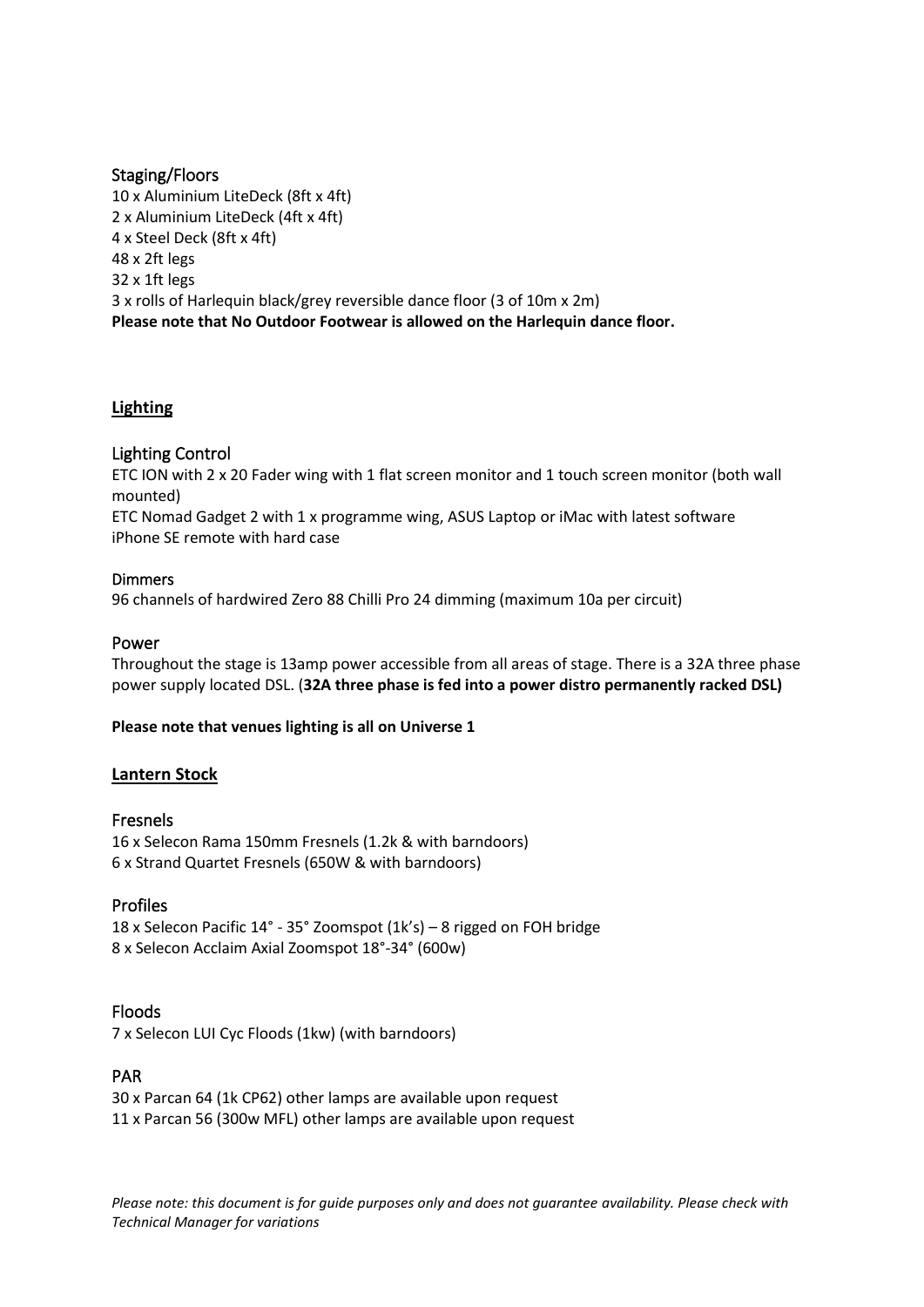#### LED & Movers

4 x Lanta Fireball LED Short PAR64 (3 permanently rigged on LX3, 1 spare) 4 x Stairville LED PAR64 CX 3 RGBW (permanently rigged on LX4) 2 x Chauvet Intimidator 155 spots (rigged on LX1) 1 x Beamz Matrix22 Zoom (rigged on FOH Bridge) 1 x Chauvet DJ Kinta IRC

#### Accessories

Gobo Holders for Selecon Pacific profiles (B size) 1 x 50cm Mirrorball and 1 rpm motor

All lanterns have either safety chains or safety bonds

#### Cables

Limited supply of 13A, 15A and 16A in various lengths, as well as 3 and 5 pin DMX available to use. 3 x 16A tri splits

#### **Sound**

Sound mixing position is to the left-hand side of the control booth or alternatively the sound desk can be situated in the centre of the back aisle of the seating bank just in front of the control booth.

#### Control

1 x Allen and Heath GLD80 Digital Console (48 inputs, 8 stereo FX sends & returns, 30 configurable buses and 20 outputs). The desk is linked by redundant tour grade Cat5e to the AR2412 digital stage box situated DSL. The box has 24 inputs and 12 outputs. The desk can be configured into LR + SUB + DELAY or LCR + SUB + DELAY. 1x iMac for system control

#### Playback

Playback is via 1 x iMac with Qlab V4 full licence, 1 x CD or inputs for MP3/Laptop

#### Speakers

Full range D&B FOH system with Electro Voice delay speakers 2 x D&B B6 (1 per side) 2 x D&B Yi7P (1 per side ground stacked) 2 x D&B Yi7P (Flown FOH) 4 x D&B E8 (Front fills for live music events only) 2 x Electro Voice ZX1 (under FOH bridge for delays)

#### Amplifiers

2 x D&B 30D 1 x Electro Voice CP1200 (powering the Electro Voice ZX1 delays) 3 x Lab Gruppen IDP2400 (powering the 6 EM Acoustics M10 foldback stage monitors) This system produces an SPL of 117dB A weighted LEQ 15 throughout the auditorium.

*Please note: this document is for guide purposes only and does not guarantee availability. Please check with Technical Manager for variations*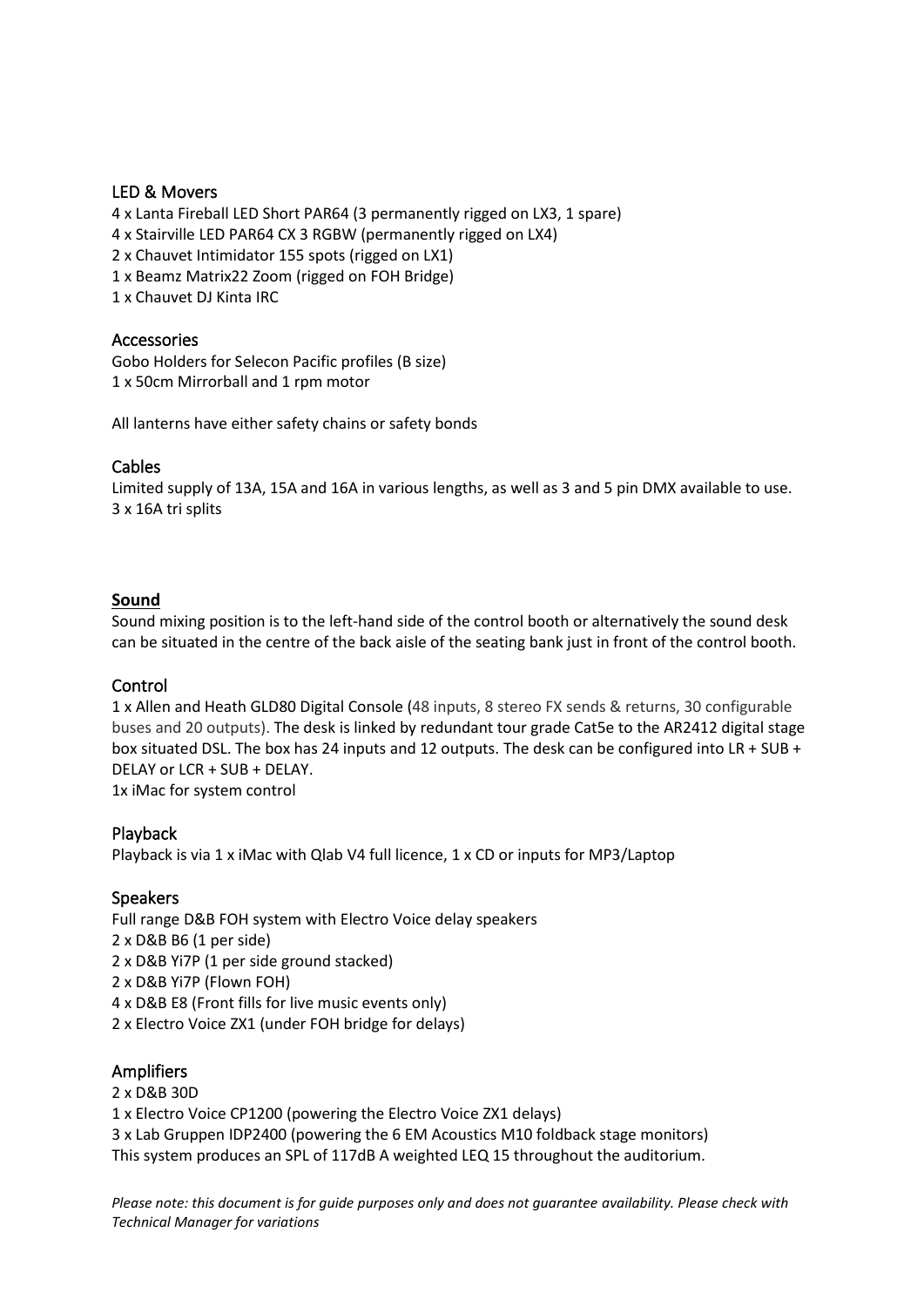#### Stage Sound Accessories

- 6 x EM Acoustics M10 foldback monitors
- 4 x Electro Voice SxA360 active speakers (can also be used as extra foldback monitors or side fills)
- 1 x Yamaha 18" active sub for drum fill
- 7 x Studiospares active mono DI box
- 2 x Studiospares passive dual DI box
- 3 x Behringer active dual DI box
- 16 x Tall boom mic stands
- 8 x Short boom mic stands
- 2 x Tall straight mic stands with round base

#### Audio Cables

 $2 \times 24/8$  way stage box (1 x US and 1 x DS) 3 x 8 way stage box 1 x 6 way stage box 6 x Jack to jack (various lengths) 7 x 1M XLR 14 x 3M XLR 41 x 5M XLR 2 x 9M XLR 7 x 10M XLR 5 x 15M XLR 4 x 20M XLR Various lengths and quantities of Speakon Cable

#### Microphones

5 x Shure SM57 4 x Shure SM58 1 x Shure Beta52 2 x Audix OM2 3 x Sennheiser e604 3 x Sennheiser e609 1 x Sennheiser e614 2 x Golden Age Project FC 4 MC 4 x Audio Technica ES 935 (2 permanently installed on the lectern) 1 x AKG Drum Set Big II (1x AKG D112 4x C518M 2x C1000S) 2 x Sennheiser wireless e835 Hand Held 4 x Sennheiser wireless SK100 bodypack (with lavalier or headset mics) 4 x Sennheiser ew 100 G3 wireless receivers

**For larger productions we can hire in additional radio microphones from a local hire company that the venue regularly uses. Please contact Technical Manager for information.**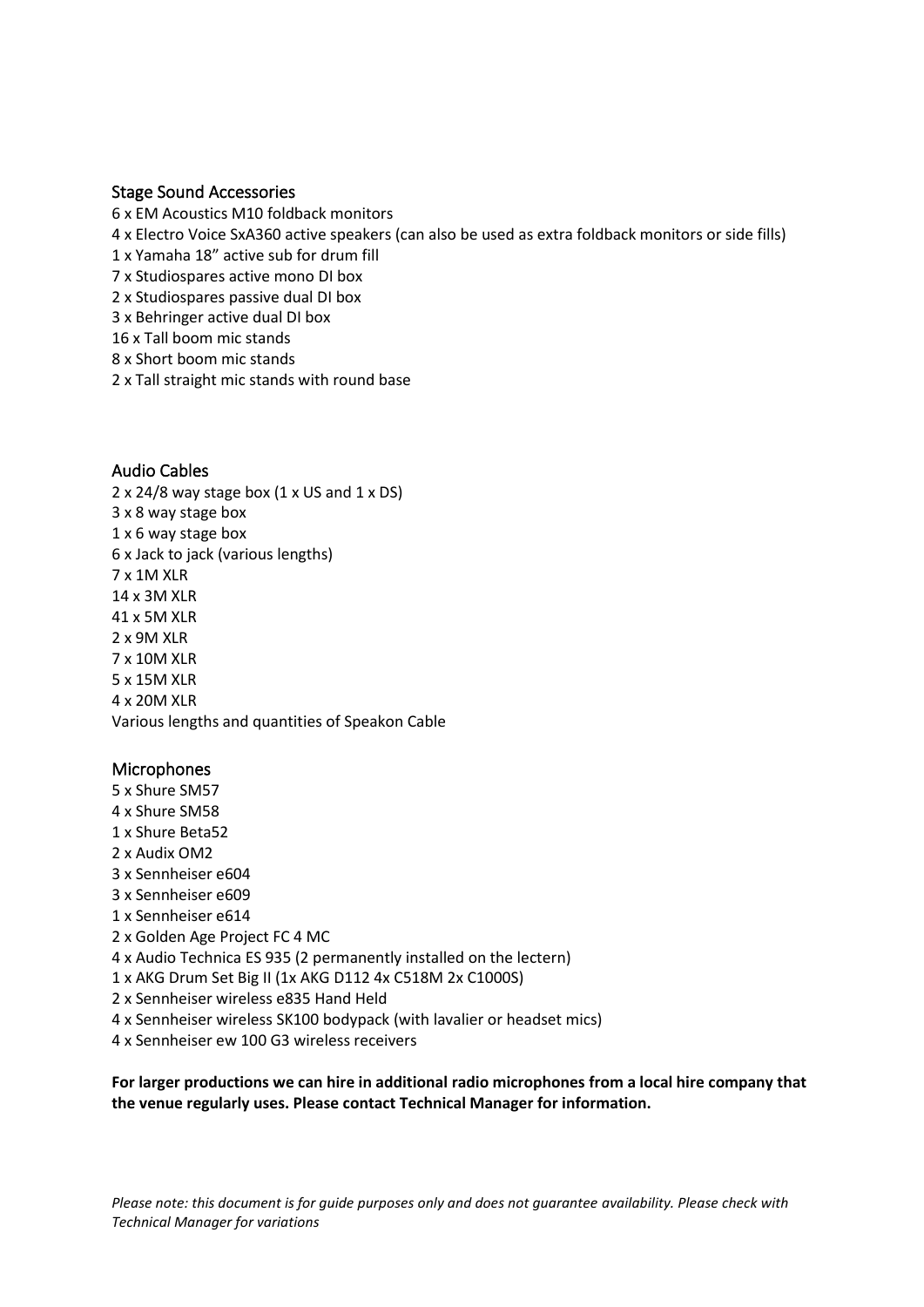#### Audio-Visual

1 x 5.5m x 4m projector screen situated directly upstage of Lighting bar 2

1 x Panasonic ex500 xga projector permanently rigged centrally on the Lighting bridge

1 x 50" Panasonic Plasma with Unicol stand

1 x Professional lectern

4 x Dell Latitude E5510 laptop

1 x SDI reel output DSR to control room

1 x SDI output FOH Bridge to projector

1 x Sony DVD player in control room

4 x Decimator MD-LX (1 in lectern, 1 with projector on FOH Bridge and 2 in control room at back of Kramer switch)

**Please note that the laptops have HDMI outputs and no VGA output**

**Supported hardware: Apple Macbook, Windows based laptops & Apple iPad.**

#### Effects

1 x ADJ Entour Faze Jr haze machine 1 x 6/24 channel pyro controller with 3 x double pods

#### Tie-Lines

There are full audio tie-lines between control room and stage including 4 lines of Cat5e located DSR, and 2 dedicated Cat5e audio lines.